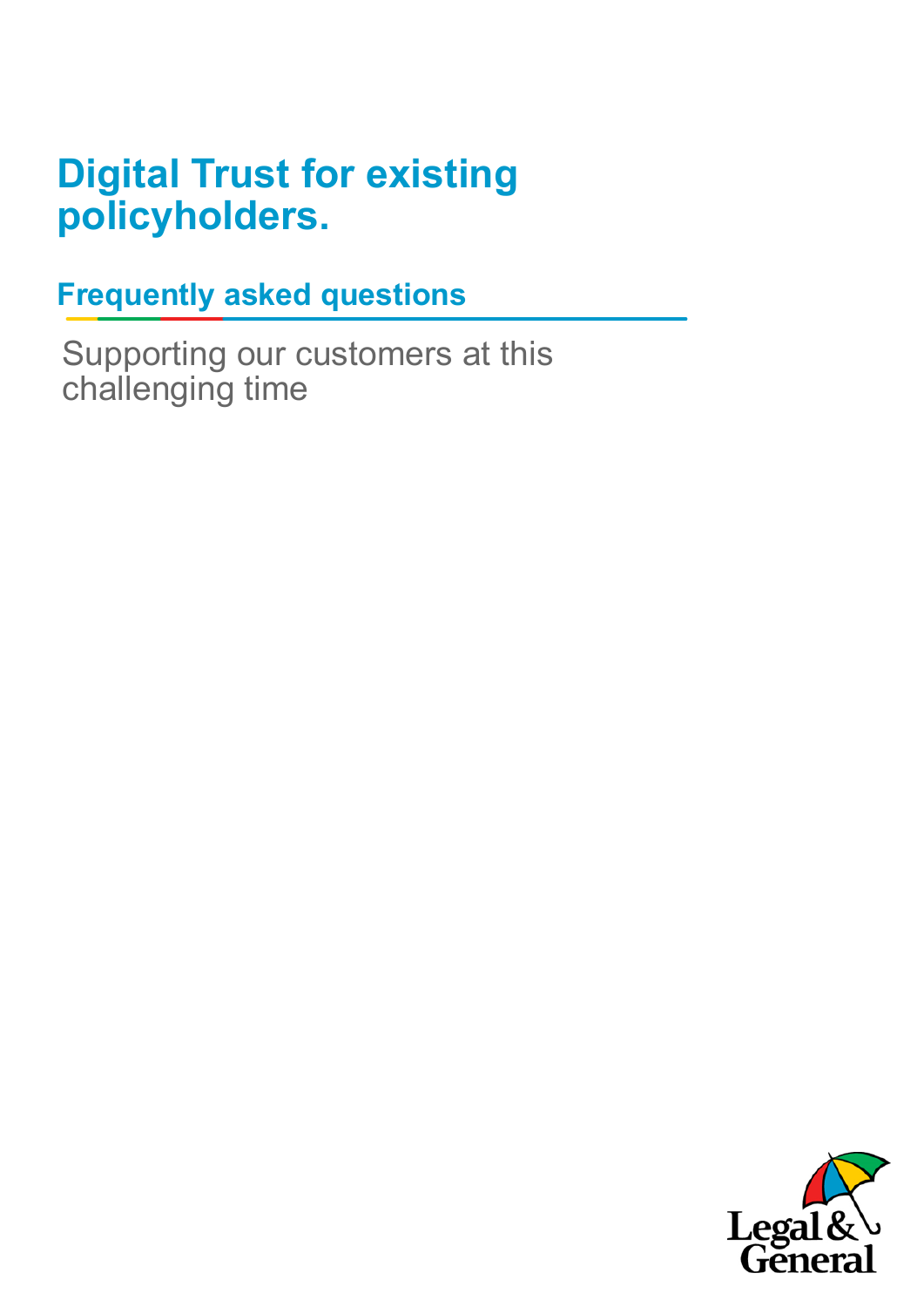## **How does the digital trust (or paper version of the PDF) for existing policies work?**

This is a signature less trust which can be completed entirely digitally. The policy holder is required to tick a box at the end of the trust (or sign if using the paper version of the PDF) and then return the trust to L&G.

The policy holder can place multiple policies in trust using the digital trust for existing policies. Simply list each policy number in the Schedule section of the trust document.

#### **What documents are contained in the trust pack?**

- 1. Interactive PDF form
- 2. Customer email
- 3. Discretionary Trust Guide

We can send you a trust pack by email or post.

#### **Who do we write to once the trust is noted?**

Once the form is completed and returned to L&G we write to both settlor and trustee to confirm the trust has been noted.

#### **What happens if the Trustee rejects their appointment?**

We include the contact information with the trustee appointment letter so they can let us know if they want to decline the appointment. L&G will then contact the settlor to suggest they appoint a new trustee.

**What are the differences between the digital trust (or paper version of the PDF) for existing policies, the online trust which within the application process and the traditional paper trust deed?**

The key differences are:

- There are no signatures or witnessing required in either the digital trust for existing policies or the online trust which is part of the application process. The traditional paper trust deed requires signatures of all parties and witnessing.
- The digital trust for existing policies only allows for two additional trustees to be appointed (traditional paper trust deed and online trust which is part of the application process allows four additional trustees)
- The digital trust for existing policies only allows for the Critical Illness Cover (CIC) and Terminal Illness Cover (TIC) to be paid to the policy holder (traditional paper trust deed and online trust which is part of the application process allows the CIC or TIC to go either the policy holder or the beneficiaries)

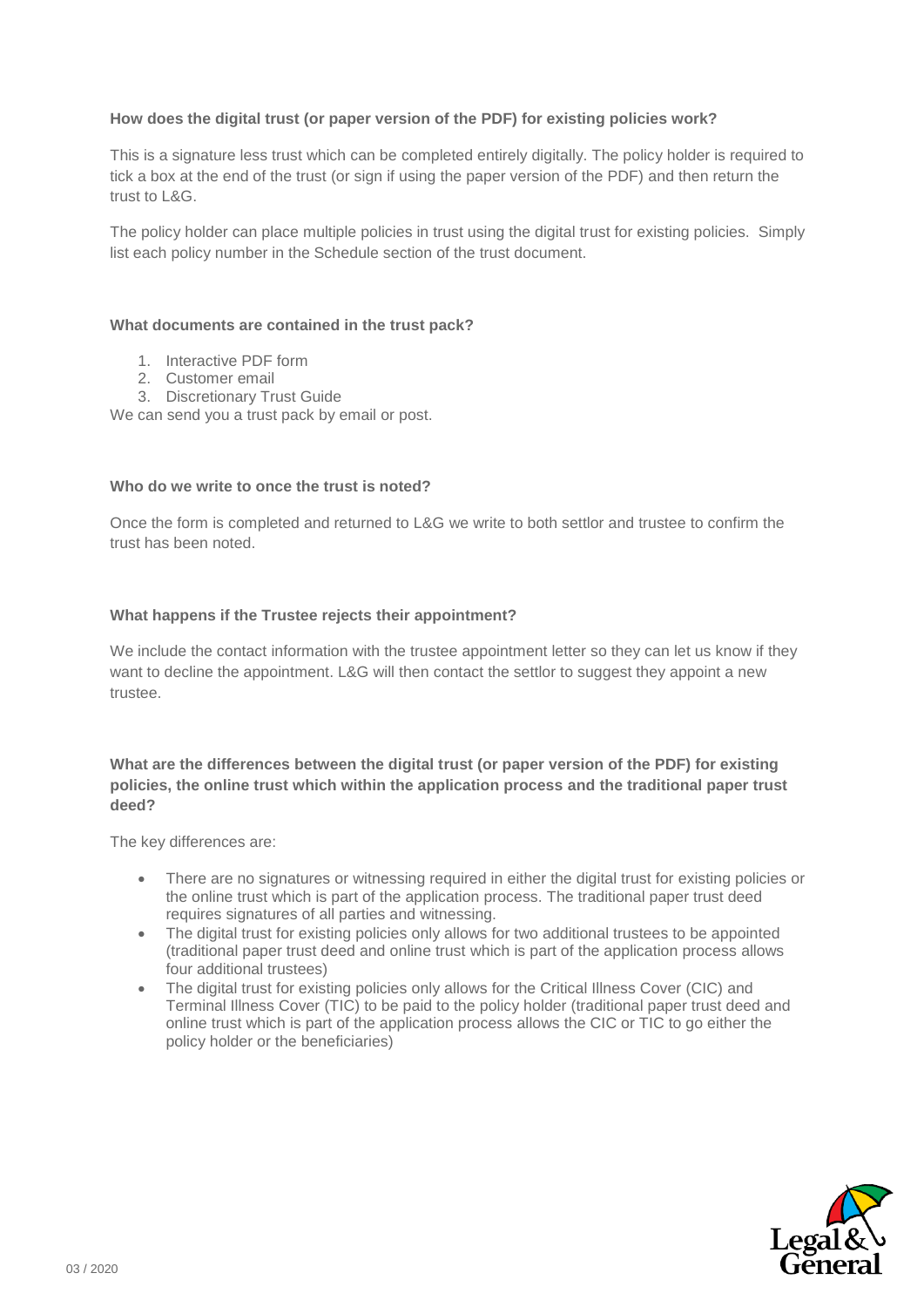## **Can I put my existing policy into this trust?**

Yes. The policies that can be placed in trust are:

- Single life policies
- All level, decreasing and increasing life insurance policies with or without critical illness cover
- Convertible term policies
- Whole of Life
- Family Protection Income Plans

The policies that cannot be placed in trust are:

- Relevant Life Plan
- Tax Efficient Life Insurance Plan
- Income Protection Benefit
- Share protection policies
- Key Person policies
- Joint life policies

#### **General trust questions**

#### **What is the difference between a flexible trust and a discretionary trust?**

The flexible trust allows the policy holder to name specific people who they want to benefit from the policy proceeds (but the trustees could choose to ignore this and give the money to someone else from the list of discretionary beneficiaries anyway). The discretionary trust gives the trustees the power to make the decision on who benefits. In either case the trustees decision making can be guided by a letter of wishes completed by the policy holder. The flexible trust is not available for the digital trust for existing policies.

#### **Can I appoint more trustees? If so does it then require the signature of the original trustee?**

It is possible to appoint additional trustees to your trust. This is done by using a deed of appointment of additional trustees and it requires the signature of all the current trustees at the time of the appointment.

#### **Are the additional trustees required to provide authorisation to make a change to the policy or cancel?**

The authority of the additional trustees is not required to change or cancel the policy.

#### **Who should the additional trustee be and can they be the same as the beneficiary?**

The additional trustee must be 18 or over and have mental capacity. The additional trustee can also be a beneficiary.